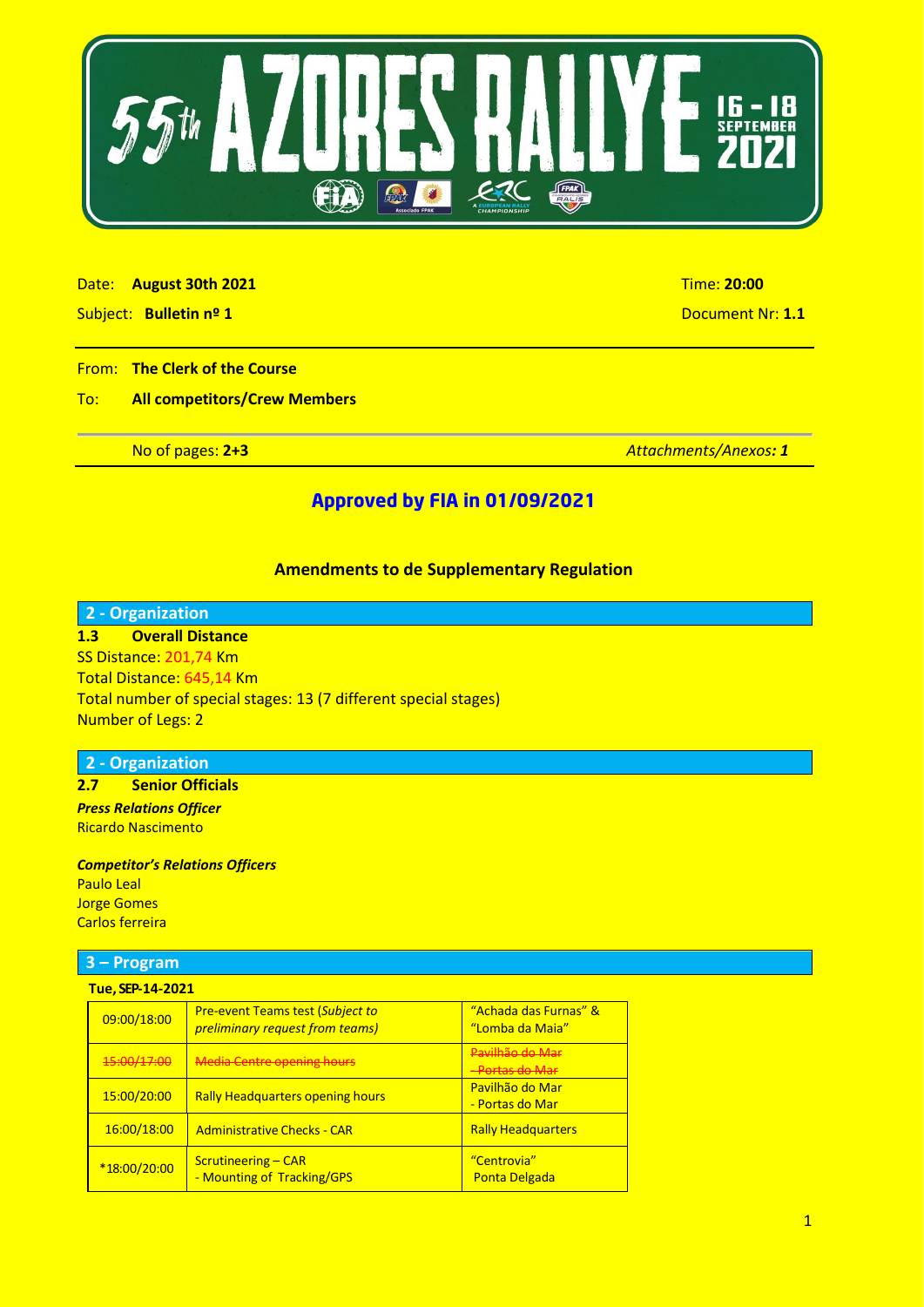

| 18:00/20:00 | <b>Optional Administrative Checks - FIA, ERC and</b><br><b>Collection of Material and Documents, Incl.</b><br><b>Road Book (Optional)</b> | <b>Rally Headquarters</b> |
|-------------|-------------------------------------------------------------------------------------------------------------------------------------------|---------------------------|
| 16:00/20:00 | <b>Collection and mounting of Reconnaissance</b><br><b>GPS and caution fee for tracking/GPS</b>                                           | <b>Rally Headquarters</b> |

*\* Detailed timetable to be published.*

## **6 – Advertising and Identification**

#### **6.1.2 Optional**

- **MEO**
- **Grupo Marques**
- **Grupo Bensaúde**

## **APPENDIX 1 – ITINERARY**

Attached is the last version of the itinerary – V01 (Appendix 1)

# **APPENDIX 3 – COMPETITOR'S RELATIONS OFFICERS**

| <b>Paulo Leal</b>           | <b>Jorge Gomes</b>          | <b>Carlos Ferreira</b>      |
|-----------------------------|-----------------------------|-----------------------------|
| cro@azoresrallye.com        | cro@azoresrallye.com        | cro@azoresrallye.com        |
| <b>Portuguese   English</b> | <b>Portuguese   English</b> | <b>Portuguese   English</b> |
| +351 966573195              | +351 927381320              | +351 927981343              |

Autorio Medino

Clerk of the Course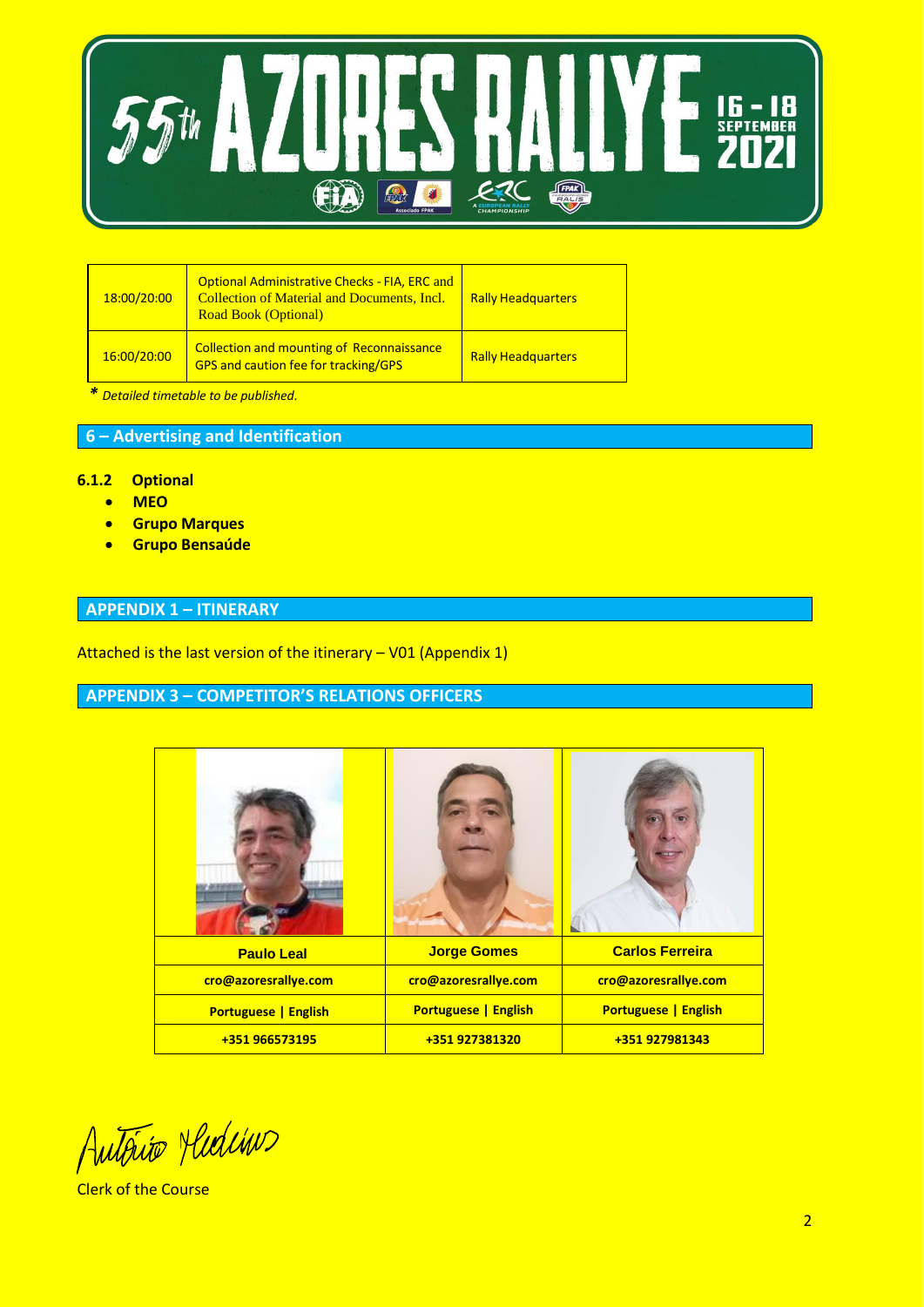

# **Appendix 1 – Itinerary V01**

| <b>Free pratice / Qualifying</b><br>Thursday, 16th September 2021       |                                                                    |          |               |                    |                    |                      |            |
|-------------------------------------------------------------------------|--------------------------------------------------------------------|----------|---------------|--------------------|--------------------|----------------------|------------|
| <b>SUNRISE: 07:25</b>                                                   |                                                                    |          |               |                    |                    | <b>SUNSET: 19:49</b> |            |
| PE/SS                                                                   | Location                                                           | SS Dist. | Liaison Dist. | <b>Total Dist.</b> | <b>Target time</b> | First car due        |            |
| CH/TC                                                                   | Localização                                                        | PE Dist. | Dist. Lig     | Dist. Total        | Tempo              | 1ºConc.              |            |
| From Service to FP<br>14.27                                             |                                                                    |          |               |                    |                    |                      |            |
|                                                                         | Tyre & RZ FP Refueling fo FP (Free Pratice) - "Avenida do Mar"     |          |               |                    |                    |                      |            |
| <b>TCFP</b>                                                             | <b>Start of Free Pratice (2 passages)</b>                          |          |               |                    |                    | 13:00                |            |
| <b>FREE PRACTICE CLOSES at 15:00</b>                                    |                                                                    |          |               |                    |                    |                      |            |
|                                                                         |                                                                    |          |               |                    |                    |                      | Qualifying |
|                                                                         | Tyre & RZ QS Refueling fo QS (Qualifying Stage) - "Avenida do Mar" |          |               |                    |                    |                      |            |
| <b>TCOS</b>                                                             | From Service to TCOS                                               |          |               | 14.17              |                    | 15:15                |            |
| QS                                                                      | <b>Qualifying Stage "LAGOA Stage"</b>                              | 3.12     |               |                    |                    | 15:18                |            |
| <b>TCPF</b>                                                             | Parc Fermé IN - P.F. Entrada (early check-in permitted)            |          | 0.86          | 3.98               | 0:08               | 15:26                |            |
| 18:00<br><b>Start Order selection at "Portas do Mar - Media Center"</b> |                                                                    |          |               |                    |                    |                      |            |
|                                                                         |                                                                    |          |               |                    |                    |                      |            |

V01\_30082021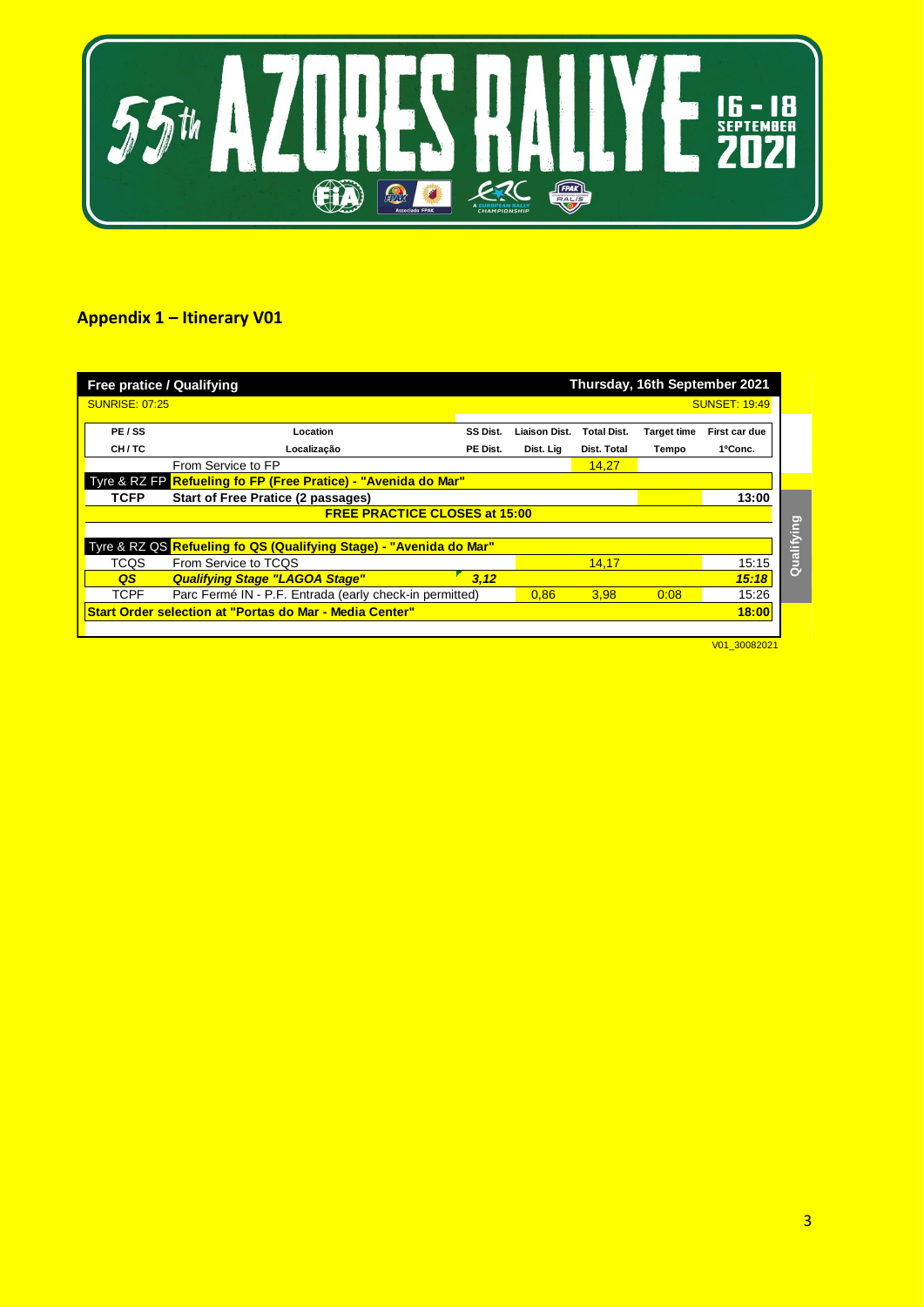

| LEG 1 - Sections 1 & 2<br>Friday, 17th September 2021                            |                                                                                                                   |                      |                            |                                   |                             |                          |                      |
|----------------------------------------------------------------------------------|-------------------------------------------------------------------------------------------------------------------|----------------------|----------------------------|-----------------------------------|-----------------------------|--------------------------|----------------------|
| <b>SUNRISE: 07:26</b>                                                            |                                                                                                                   |                      |                            |                                   |                             | <b>SUNSET: 19:47</b>     |                      |
| PE / SS<br>CH/TC                                                                 | Location<br>Localização                                                                                           | SS Dist.<br>PE Dist. | Liaison Dist.<br>Dist. Lig | <b>Total Dist.</b><br>Dist. Total | <b>Target time</b><br>Tempo | First car due<br>1ºConc. |                      |
| $\Omega$                                                                         | Service - OUT - RALLY START                                                                                       |                      |                            |                                   |                             | 08:30                    |                      |
| RZ <sub>1</sub><br>$\mathbf{1}$                                                  | Refueling & Tyre Marking - "Avenida do Mar"<br>Distance to next refueling (Remote)<br>EF Caminho do Toco da Ginja | 24,03                | 2,19<br>58,79              | 2,19<br>82,82                     |                             |                          |                      |
| PE/SS1                                                                           | <b>GRAMINHAIS - 1</b><br>G91% A9%                                                                                 | 24,03                | 49,75                      | 49,75                             | 1:00                        | 09:30<br>09:33           |                      |
| RZ 2                                                                             | <b>Remote Refueling - Nordeste</b><br>Distance to next refueling                                                  | 37,85                | 11.23<br>64,60             | 35,26<br>102,45                   |                             |                          | Section 1            |
| 2                                                                                | ER 1-2 Caminho da Tronqueira                                                                                      |                      | 11,98                      | 36,01                             | 0:45                        | 10:18                    |                      |
| PE/SS2                                                                           | <b>TRONQUEIRA - 1</b><br>G96% A4%                                                                                 | 21.89                |                            |                                   |                             | 10:21                    |                      |
| 3                                                                                | Caminho Sanguinhal CS-5                                                                                           |                      | 25,44                      | 47,33                             | 1:00                        | 11:21                    |                      |
| PE/SS3                                                                           | LAGOA DE SÃO BRÁS<br>G86% A14%                                                                                    | 15,96                |                            |                                   |                             | 11:24                    |                      |
| ЗA                                                                               | Regroup & Technical zone - IN / Reagrup. Entrada                                                                  |                      | 38,41                      | 54,37                             | 1:10                        | 12:34                    |                      |
| 3B                                                                               | Regroup OUT - Service IN / Reagrup. Saída - Assist. entrada                                                       |                      |                            |                                   | 0:40                        | 13:14                    |                      |
|                                                                                  | Service - A / Assistência (Ponta Delgada)                                                                         | 61,88                | 125,58                     | 187,46                            | 0:30                        |                          |                      |
| 3C                                                                               | Service - OUT / Assistência - Saída                                                                               |                      |                            |                                   |                             | 13:44                    |                      |
| RZ <sub>3</sub>                                                                  | Refueling & Tyre Marking - "Avenida do Mar"                                                                       |                      | 2,19                       | 2,19                              |                             |                          |                      |
|                                                                                  | Distance to next refueling (Remote)                                                                               | 24,03                | 58,79                      | 82,82                             |                             |                          |                      |
| 4                                                                                | EF Caminho do Toco da Ginja                                                                                       |                      | 49,75                      | 49,75                             | 1:00                        | 14:44                    |                      |
| PE/SS4                                                                           | <b>GRAMINHAIS - 2</b><br>G91% A9%                                                                                 | 24,03                | 11,23                      | 35,26                             |                             | 14:47                    |                      |
| RZ 4                                                                             | <b>Remote Refueling - Nordeste</b><br>Distance to next refueling (Only day after)                                 | 25,99                | 65,56                      | 91,55                             |                             |                          |                      |
| 5                                                                                | ER 1-2 Caminho da Tronqueira                                                                                      |                      | 11,98                      | 36,01                             | 0:45                        | 15:32                    | Section <sub>2</sub> |
| PE/SS 5                                                                          | <b>TRONQUEIRA - 2</b><br>G96% A4%                                                                                 | 21,89                |                            |                                   |                             | 15:35                    |                      |
| 6                                                                                | <b>Marques Britas</b>                                                                                             |                      | 44,28                      | 66,17                             | 1:30                        | 17:05                    |                      |
| PE/SSS 6                                                                         | <b>GRUPO MARQUES - 1</b><br>G100% A0%                                                                             | 4,10                 |                            |                                   |                             | 17:15                    |                      |
| 6A                                                                               | Parc Fermé & Technical zone - IN                                                                                  |                      | 20,53                      | 24,63                             | 0:35                        | 17:50                    |                      |
| 6B                                                                               | Parc Fermé OUT - Flexi Service IN                                                                                 |                      |                            | min.                              | 0:10                        | 18:00                    |                      |
|                                                                                  | Flexi Service - B / Assistência - (Ponta Delgada                                                                  | 50,02                | 126,54                     | 176,56                            | 0:45                        |                          |                      |
| 6C                                                                               | Flexi Service OUT (early check-in permitted)                                                                      |                      |                            |                                   |                             | 18:45                    |                      |
| 6D                                                                               | Parc Fermé IN (early check-in permitted)                                                                          |                      | 1,04                       | 1,04                              | 0:08                        | 18:53                    |                      |
|                                                                                  | Ponta Delgada - Praça 5 de Outubro                                                                                |                      |                            |                                   |                             |                          |                      |
| All cars (except re-starting crews) must be returned to Parc Fermé no later then |                                                                                                                   |                      |                            |                                   | 22:00                       |                          |                      |
|                                                                                  | Todos os carros (excepto reentradas) devem retornar ao P. Fechado até ás                                          |                      |                            |                                   |                             |                          |                      |
|                                                                                  |                                                                                                                   |                      |                            |                                   |                             |                          |                      |
|                                                                                  | <b>Friday totals</b>                                                                                              | 111,90               | 252,12                     | 364,02                            |                             |                          |                      |
|                                                                                  |                                                                                                                   |                      |                            |                                   |                             | V01 30082021             |                      |